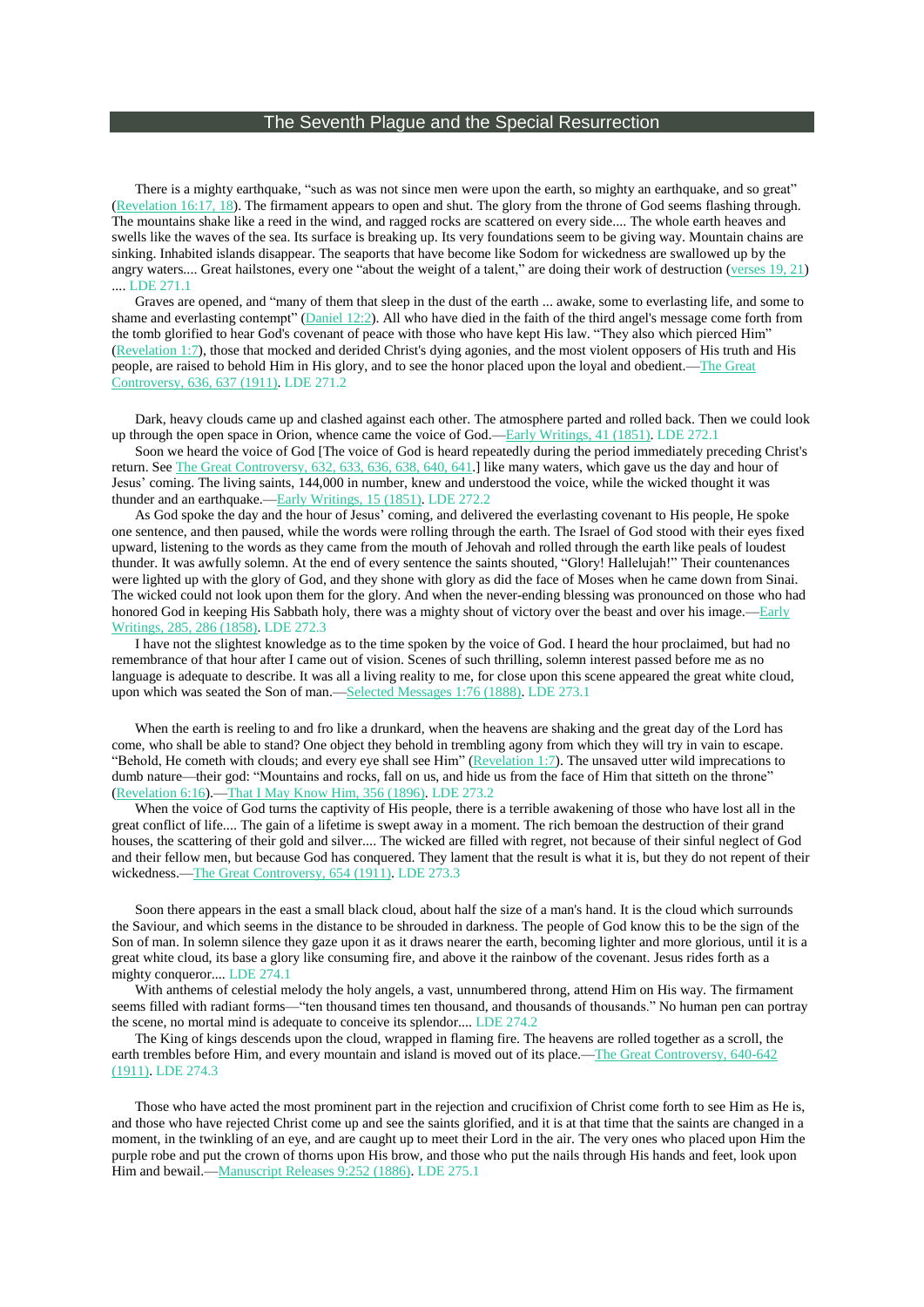They remember how His love was slighted and His compassion abused. They think of how Barabbas, a murderer and a robber, was chosen in His stead, how Jesus was crowned with thorns and scourged and crucified, how in the hours of His agony on the cross the priests and rulers taunted Him, saying, "Let Him come down from the cross, and we will believe Him. He saved others, Himself He cannot save." All the insult and despite offered to Christ, all the suffering caused to His disciples, will be as fresh in their recollection as when the satanic deeds were done. LDE 275.2

The voice which they heard so often in entreaty and persuasion will again sound in their ears. Every tone of gracious solicitation will vibrate as distinctly in their ears as when the Saviour spoke in the synagogues and on the street. Then those who pierced Him will call on the rocks and mountains to fall on them and hide them from the face of Him that sitteth on the throne and from the wrath of the Lamb.[—Letter](https://m.egwwritings.org/en/book/14065.10636001#10636001) 131, 1900. LDE 275.3

The clouds begin to roll back like a scroll and there is the bright, clear sign of the Son of man. The children of God know what that cloud means. The sound of music is heard, and as it nears, the graves are opened and the dead are raised.— [Manuscript](https://m.egwwritings.org/en/book/59.1372#1372) Releases 9:251, 252 (1886). LDE 276.1

"Marvel not at this: for the hour is coming, in the which all that are in the graves shall hear his voice, and shall come forth" [\[John](https://m.egwwritings.org/en/book/1965.53524#53524) 5:28, 29]. This voice is soon to resound through all the nations of the dead, and every saint who sleeps in Jesus shall awake and leave his prison house.[—Manuscript](https://m.egwwritings.org/en/book/14062.6014001#6014001) 137, 1897. LDE 276.2

The precious dead, from Adam down to the last saint who dies, will hear the voice of the Son of God and will come forth from the grave to immortal life.—The Desire of Ages, 606 [\(1898\).](https://m.egwwritings.org/en/book/130.2967#2967) LDE 276.3

Amid the reeling of the earth, the flash of lightning, and the roar of thunder, the voice of the Son of God calls forth the sleeping saints. He looks upon the graves of the righteous, then, raising His hands to heaven, He cries: "Awake, awake, awake, ye that sleep in the dust, and arise!" Throughout the length and breadth of the earth the dead shall hear that voice, and they that hear shall live. And the whole earth shall ring with the tread of the exceeding great army of every nation, kindred, tongue, and people. From the prison house of death they come, clothed with immortal glory, crying: "O death, where is thy sting? O grave, where is thy victory?" (1 [Corinthians](https://m.egwwritings.org/en/book/1965.58672#58672) 15:55). And the living righteous and the risen saints unite their voices in a long, glad shout of victory.—The Great [Controversy,](https://m.egwwritings.org/en/book/132.2910#2910) 644 (1911). LDE 276.4

In the fastnesses of the mountains, in the caves and dens of the earth, the Saviour reveals His presence and His glory. LDE 277.1

Yet a little while, and He that is to come will come and will not tarry. His eyes as a flame of fire penetrate into the fastclosed dungeons and hunt out the hidden ones, for their names are written in the Lamb's book of life. The eyes of the Saviour are above us, around us, noting every difficulty, discerning every danger; and there is no place where His eyes cannot penetrate, no sorrows and sufferings of His people where the sympathy of Christ does not reach.... LDE 277.2

The child of God will be terror-stricken at the first sight of the majesty of Jesus Christ. He feels that he cannot live in His holy presence. But the word comes to him as to John, "Fear not." Jesus laid His right hand upon John; He raised him up from his prostrate position. So will He do unto His loyal, trusting ones.—That I May Know Him, 360, 361 [\(1886\).](https://m.egwwritings.org/en/book/126.2372#2372) LDE 277.3

The heirs of God have come from garrets, from hovels, from dungeons, from scaffolds, from mountains, from deserts, from the caves of the earth, from the caverns of the sea.—The Great [Controversy,](https://m.egwwritings.org/en/book/132.2936#2936) 650 (1911). LDE 277.4

When Christ comes to gather to Himself those who have been faithful, the last trump will sound, and the whole earth, from the summits of the loftiest mountains to the lowest recesses of the deepest mines, will hear. The righteous dead will hear the sound of the last trump, and will come forth from their graves, to be clothed with immortality and to meet their Lord.—The S.D.A. Bible [Commentary](https://m.egwwritings.org/en/book/96.112#112) 7:909 (1904). LDE 277.5

I dwell with pleasure upon the resurrection of the just, who shall come forth from all parts of the earth, from rocky caverns, from dungeons, from caves of the earth, from the waters of the deep. Not one is overlooked. Every one shall hear His voice. They will come forth with triumph and victory.[—Letter](https://m.egwwritings.org/en/book/14054.4008001#4008001) 113, 1886. LDE 278.1

What a scene will these mountains and hills [in Switzerland] present when Christ, the Lifegiver, shall call forth the dead! They will come from caverns, from dungeons, from deep wells, where their bodies have been buried.[—Letter](https://m.egwwritings.org/en/book/14054.4362001#4362001) 97, 1886. LDE 278.2

In the mad strife of their own fierce passions, and by the awful outpouring of God's unmingled wrath, fall the wicked inhabitants of the earth—priests, rulers, and people, rich and poor, high and low. "And the slain of the Lord shall be at that day from one end of the earth even unto the other end of the earth: they shall not be lamented, neither gathered, nor buried" [\(Jeremiah](https://m.egwwritings.org/en/book/1965.39931#39931) 25:33). LDE 278.3

At the coming of Christ the wicked are blotted from the face of the whole earth—consumed with the spirit of His mouth and destroyed by the brightness of His glory. Christ takes His people to the city of God, and the earth is emptied of its inhabitants.—The Great [Controversy,](https://m.egwwritings.org/en/book/132.2968#2968) 657 (1911). LDE 278.4

To sin, wherever found, "our God is a consuming fire" [\(Hebrews](https://m.egwwritings.org/en/book/1965.61688#61688) 12:29). In all who submit to His power the Spirit of God will consume sin. But if men cling to sin, they become identified with it. Then the glory of God, which destroys sin, must destroy them.—The Desire of Ages, 107 [\(1898\).](https://m.egwwritings.org/en/book/130.423#423) LDE 279.1

The glory of His countenance, which to the righteous is life, will be to the wicked a consuming fire.—The [Desire](https://m.egwwritings.org/en/book/130.2934#2934) of Ages, 600 [\(1898\).](https://m.egwwritings.org/en/book/130.2934#2934) LDE 279.2

Could those whose hearts are filled with hatred of God, of truth and holiness, mingle with the heavenly throng and join their songs of praise? Could they endure the glory of God and the Lamb? No, no; years of probation were granted them, that they might form characters for heaven; but they have never trained the mind to love purity; they have never learned the language of heaven, and now it is too late. A life of rebellion against God has unfitted them for heaven. Its purity, holiness,